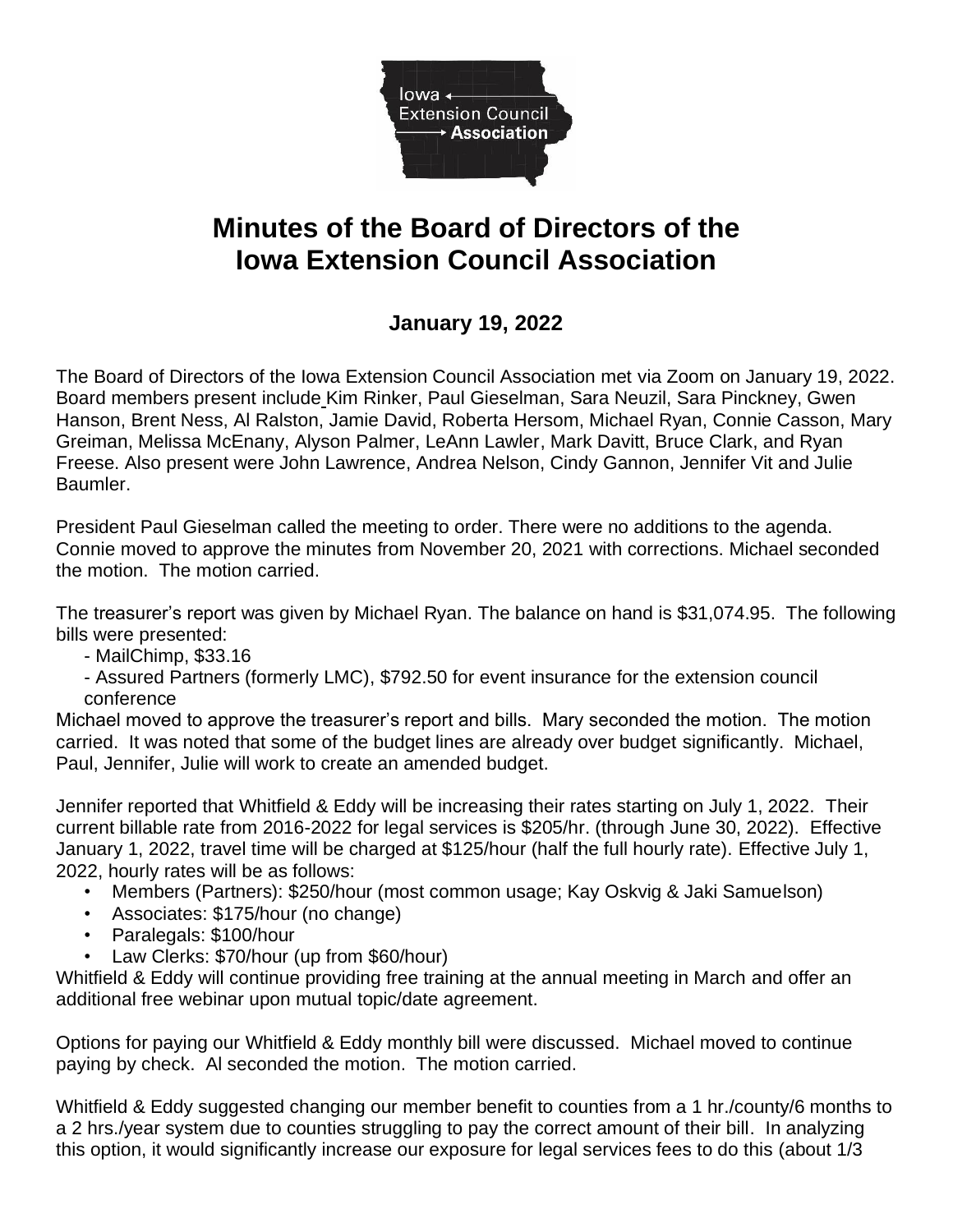more per year, if using this year's hours). Michael moved to continue the legal services benefit as 1 hour/county/6-month period. Mary seconded the motion. The motion carried.

Jamie David moved to appoint Sara Neuzil, Winneshiek County as the Region 5 Board Member to complete the vacated term expiring in 2024. Connie seconded the motion. The motion carried.

An ISU Extension and Outreach update was provided by Dr. John Lawrence, Vice President for Extension and Outreach. Covid recovery initiative activities were reported statewide. Some of the report findings were shared via Dr. Lawrence's Monday Message on 1/17/22. Counties offered 494 educational offerings with 211 different educational programs. Counties indicated that they need help with evaluation of the recovery initiative education programs. The goal of having focused recovery initiatives was for multiple counties to be working on the same programs with the same goals across the state. There was a narrow list of about 30 recommended programs that fit those recovery initiatives, all of which had evaluation options attached to them. For the upcoming year the leadership team hopes to help staff members better understand what it means to focus as a system.

A County Services update was shared by Andrea Nelson, Asst. Vice President for County Services. There are no regional director vacancies at this time! Courtney May is the new Region 26 regional Director. On January 4, performance review feedback surveys were sent to all council members to provide input on their regional director's performance. Please take the time to complete the survey. In 2020, the legislature passed a law that went into effect on Jan. 1 this year mandating that public employees who use lodging for work must use a lodging provider that has completed *Combat Human Trafficking* training. Staff and councils are being recognized in area awards ceremonies taking place this winter.

Jennifer Vit shared an Executive Director report. She reported that the reenrollment period is coming up soon for EAP. The enrollment year runs from April 1 – March 31. Last year, we had 94 counties participated in EAP. Employee & Family Resources (EFR) has increased the rate by \$1.40/employee. Mary moved to leave our rate for counties at \$25/employee for the upcoming plan year. Al seconded the motion. The motion carried. Jennifer reported that EAP Usage for 2021 (January – December) was 5.5% of enrolled members, which is higher than the usual usage rate of EFR's clientele. This is also an increase from our usage rate last year of around 3%.

Board terms will be expiring in Regions 1, 3, 12, 13, 15-16-17, 20, 25, and 27. Nominations are due on April 1. Current board members in these regions are eligible to run for re-election, with the exception on Region 20 (Michael Ryan has reached his 3-term limit).

Jennifer reported that IECA is sponsoring two webinars this month:

- *[4-H Event and Fair Guidance](https://www.iaextensioncouncils.org/behavior-rule-management-fairs-and-events)* webinar was held on 1/11. Mike Anderson explains Positive Youth Development guidelines to aid county extension staff and extension councils in navigating possible behavior and rule infractions as they pertain to fairs and events.
- *[Serving All Iowans](https://vimeo.com/668675716/276ee82a14)* webinar was held on 1/20. Regenea Hurte presents a discussion about diversity, equity, and inclusion in our councils and our programs.

The board discussed dues for 2022-23. There is concern that we may need more funds coming into the next fiscal year. The Policy, Finance, and Legislation committee will meet to form a recommendation.

A committee is working to make some key updates to the 2015 *4-H Core Principles* document to better reflect our current practices, policies, and procedures. There are also updates that need to be made to the roles that extension employees have in their relation to the 4-H youth development program. This will not significantly change how we do business is most counties but is rather